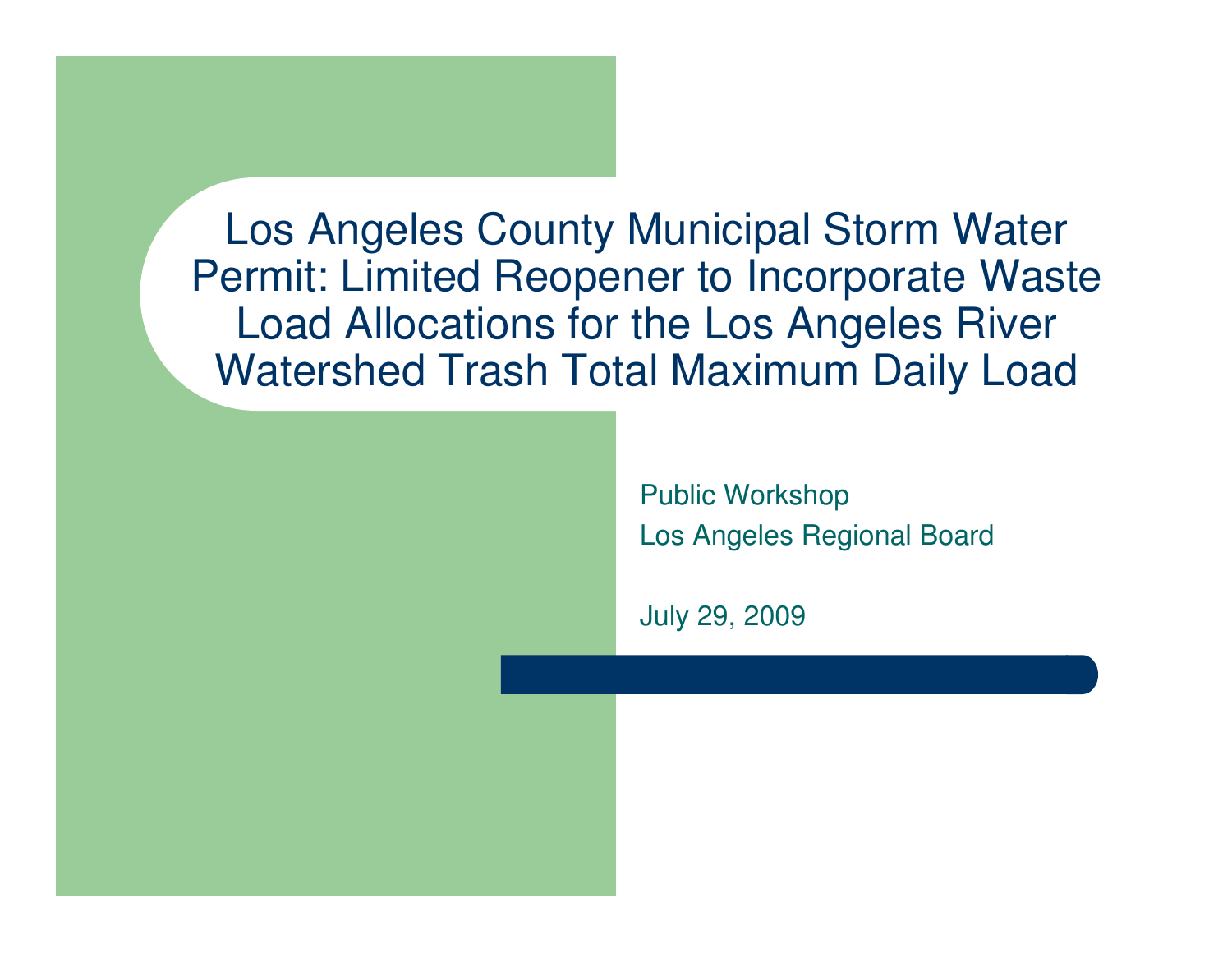### **Proposal - Limited Re-opener**

• Revise the County of Los Angeles Municipal Separate Storm Sewer System (MS4) Permit (NPDES No. CAS004001) to include waste load allocations for trash in the Los Angeles River Watershed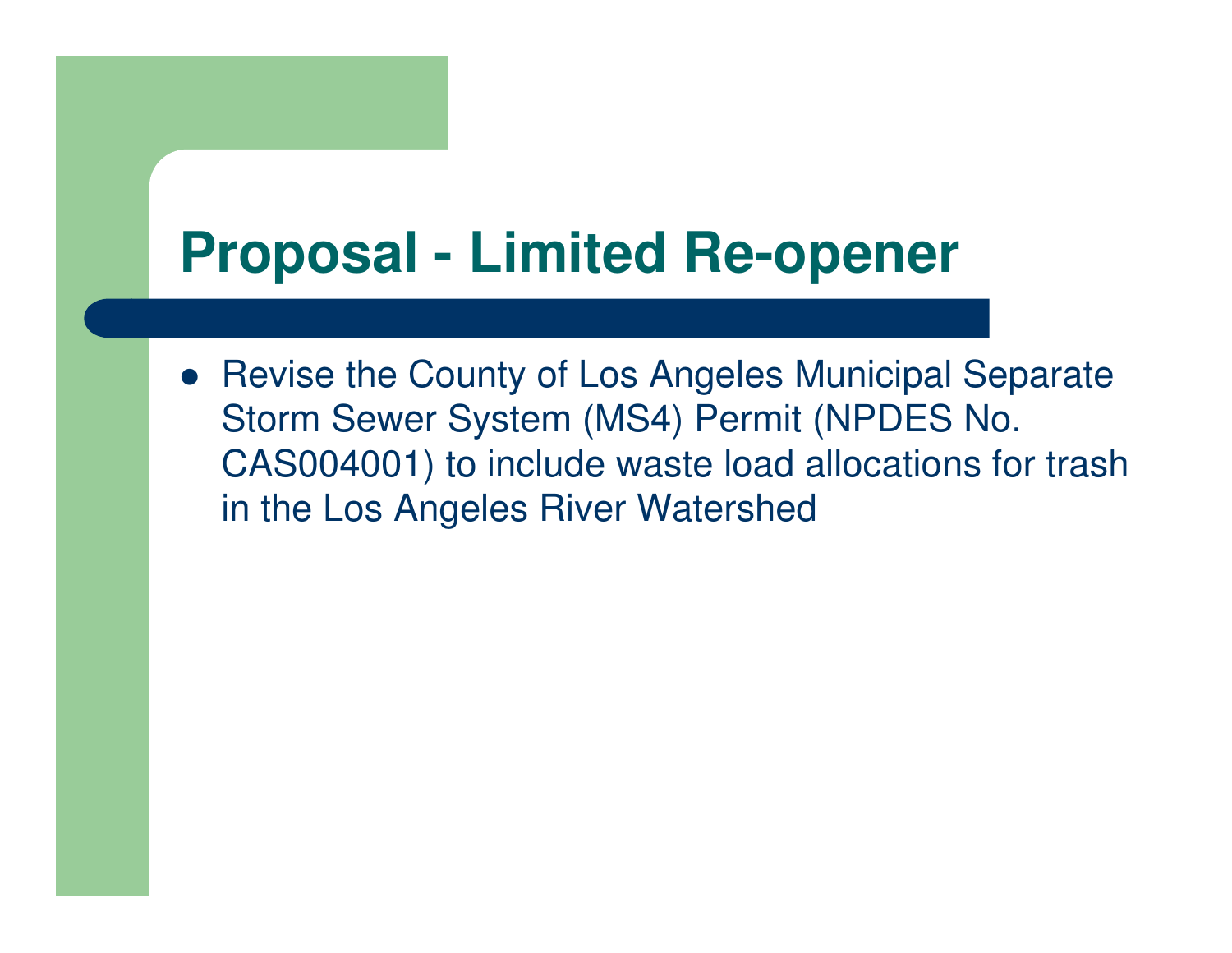### **LA County MS4 PermitBackground**

- LA County MS4 Permit <sup>2001</sup>
	- –Compliance with water quality standards
	- Mitigation criteria for new development and redevelopment –
	- Regional monitoring, tributary monitoring and bioassessment
	- Controls to reduce trash
- LA County MS4 Permit Re-opener <sup>2006</sup>
	- –- Receiving Water Limitations = REC-1 Bacteria Objectives
	- Prohibition on summer dry weather discharges that cause or –contribute to exceedances of bacteria objectives at Santa Monica Bay beaches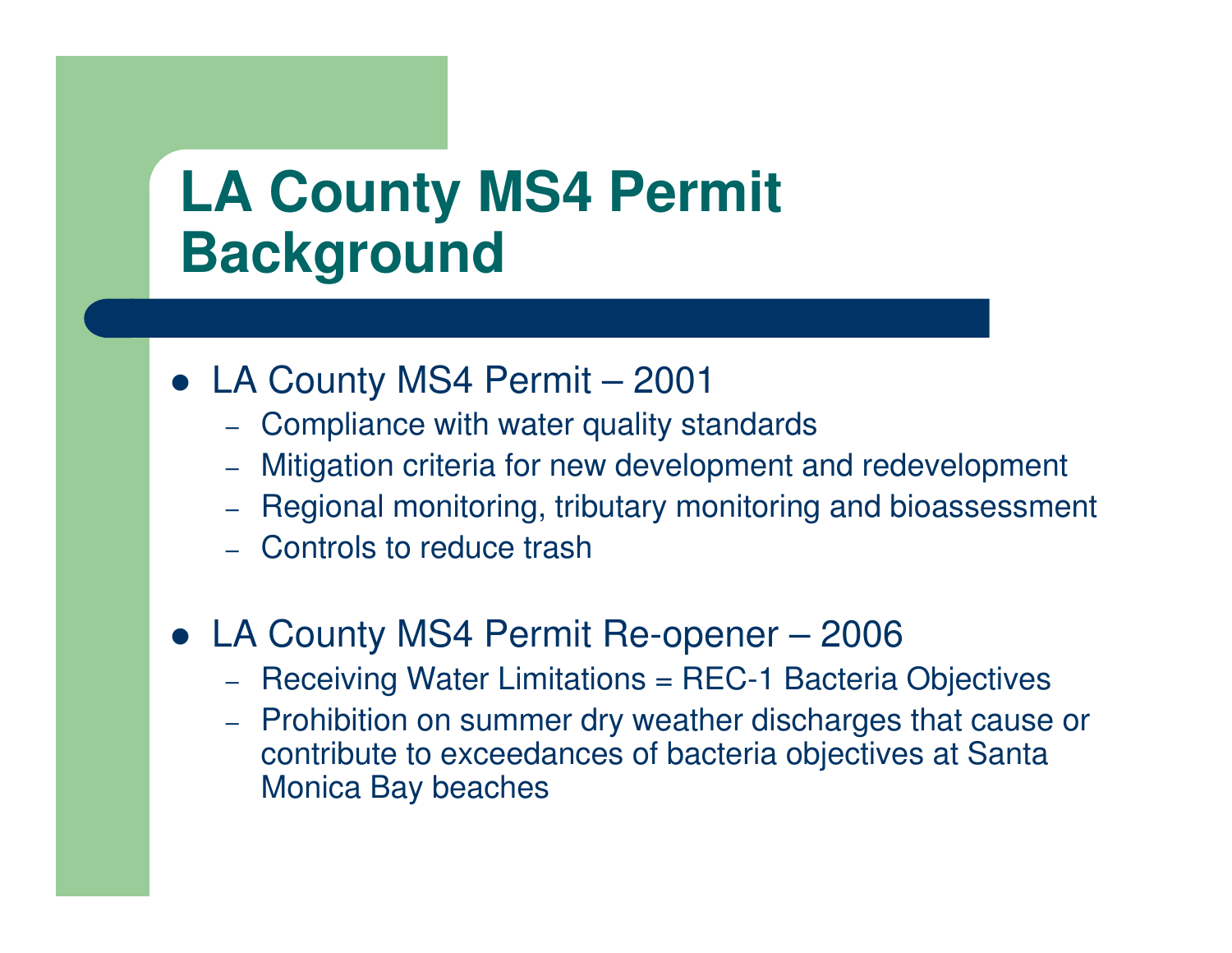## **Background - 2**

- LA County MS4 Permit Re-opener <sup>2007</sup>
	- Receiving Water Limitations = REC-1 Bacteria Objectives
	- –- Prohibition on summer dry weather discharges that cause or contribute to exceedances of bacteria objectives at Mothers'Beach and Basins D, E, and F in Marina del Rey Harbor
- LA County MS4 Permit Re-opener <sup>2009</sup> (proposed)
	- –- Incorporate Waste Load Allocations established in TMDL for trash discharges in the Los Angeles River Watershed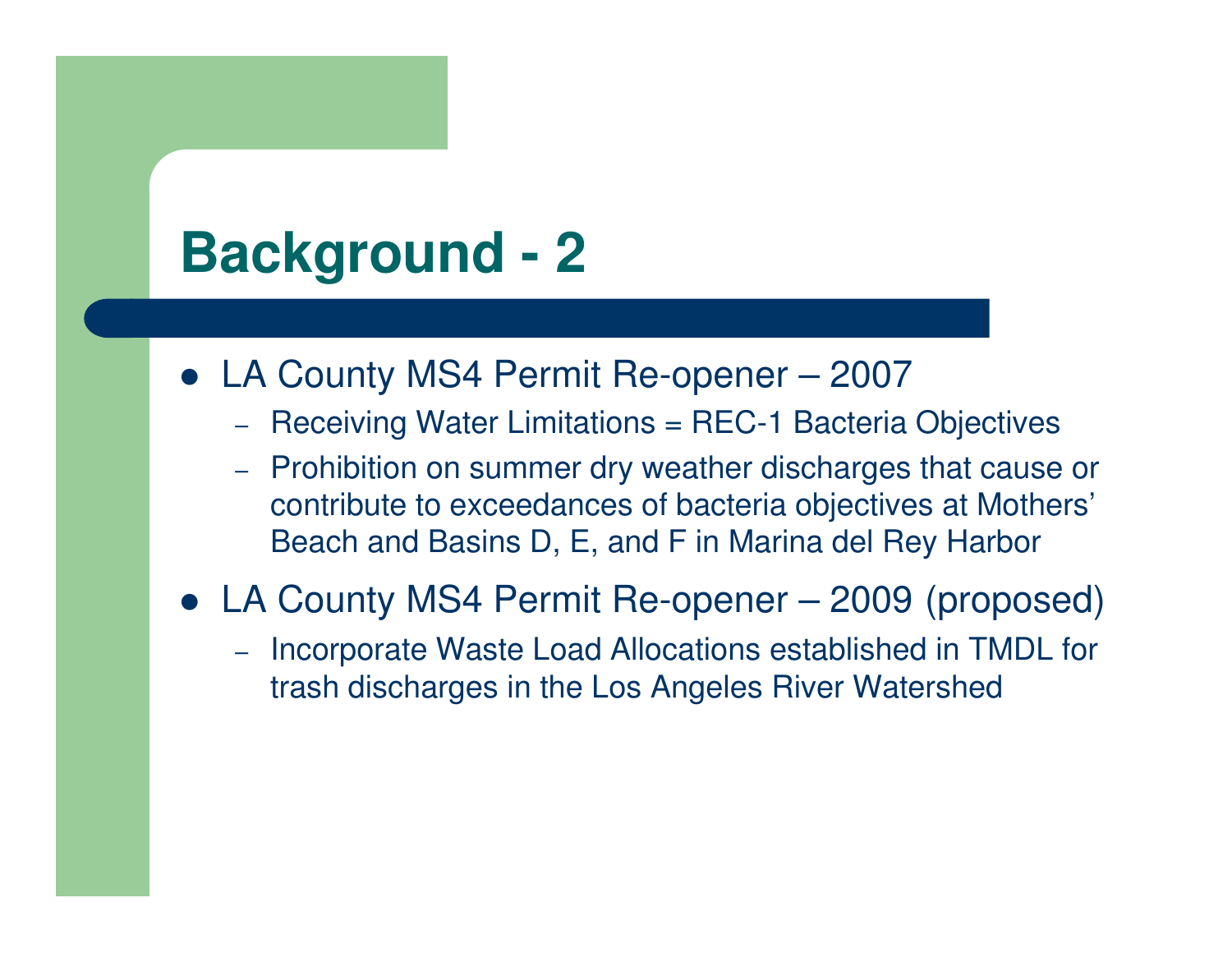## **Limited Re-opener**

- Covers urban runoff and stormwater discharges within the Los Angeles River Watershed
- $\bullet$  Incorporates Waste Load Allocations for trash as provided in the Los Angeles River Trash TMDL
- **Provides Compliance Monitoring Requirements**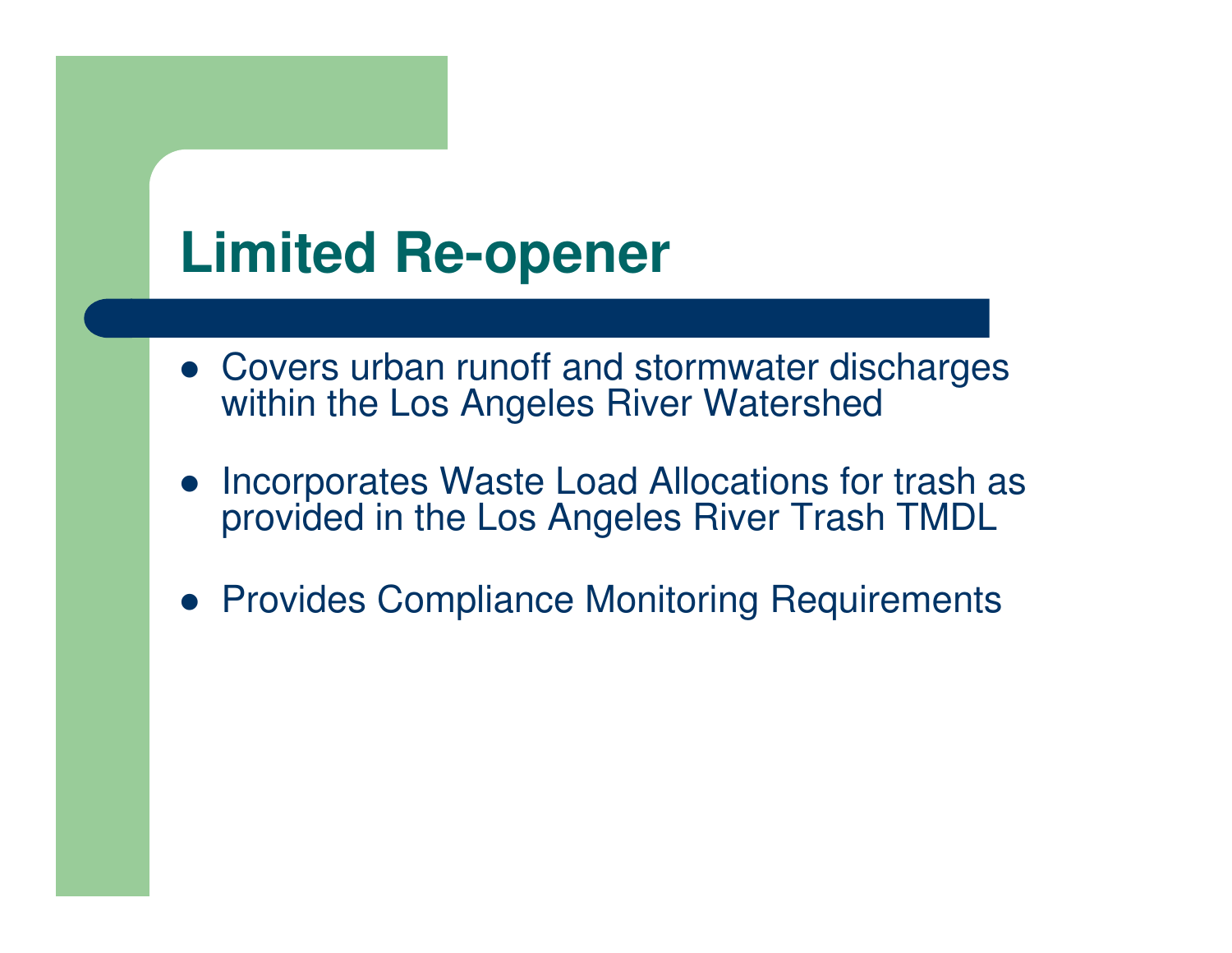## **LA River Watershed Trash TMDL**

- Regional Board adopted TMDL on August 9, 2007
- $\bullet$ State Board approved on April 15, 2008
- Office of Administrative Law approved on July 1, 2008
- U.S. EPA approved on July 24, 2008
- TMDL Effective Date September 23, 2008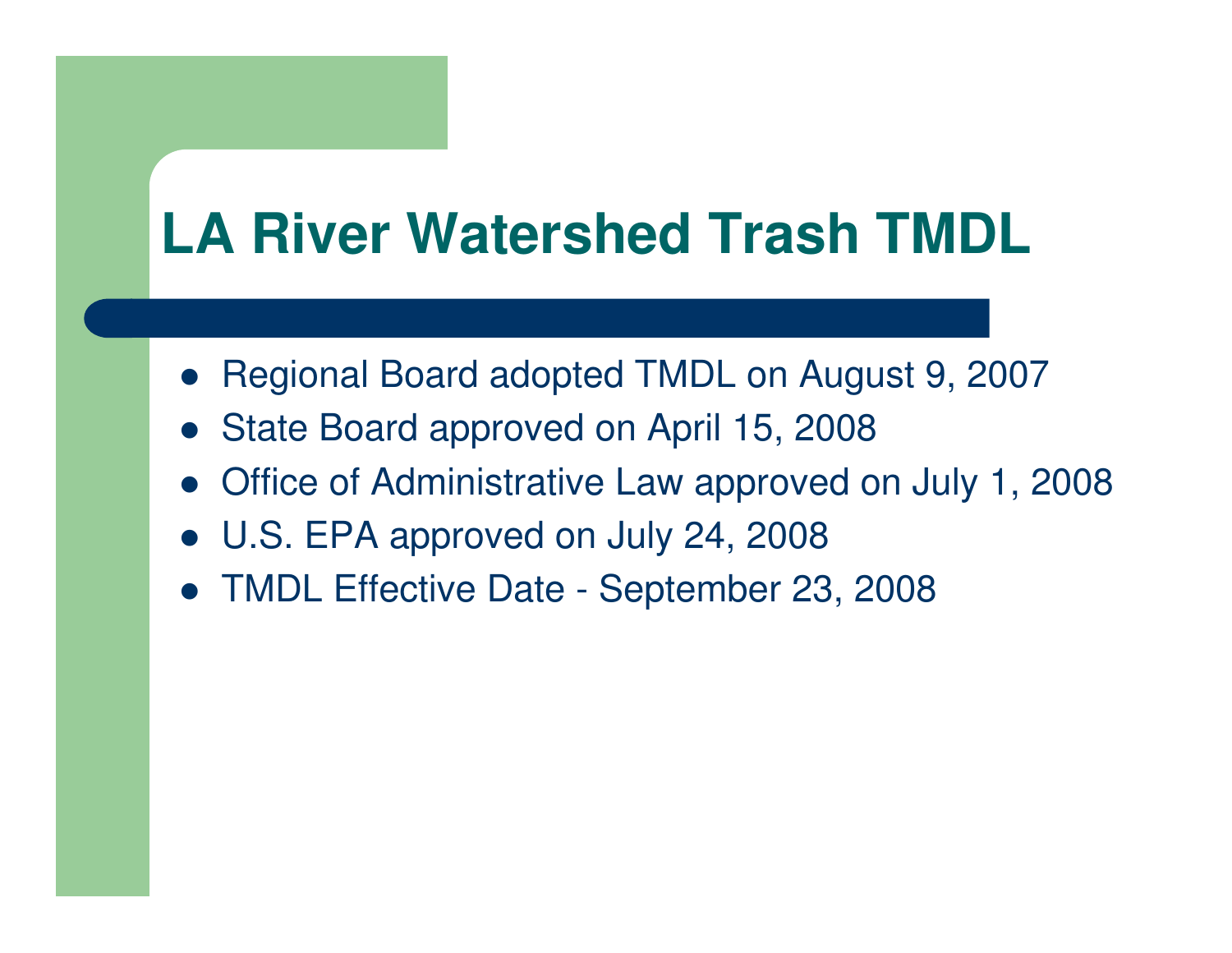### **Los Angeles River Watershed**

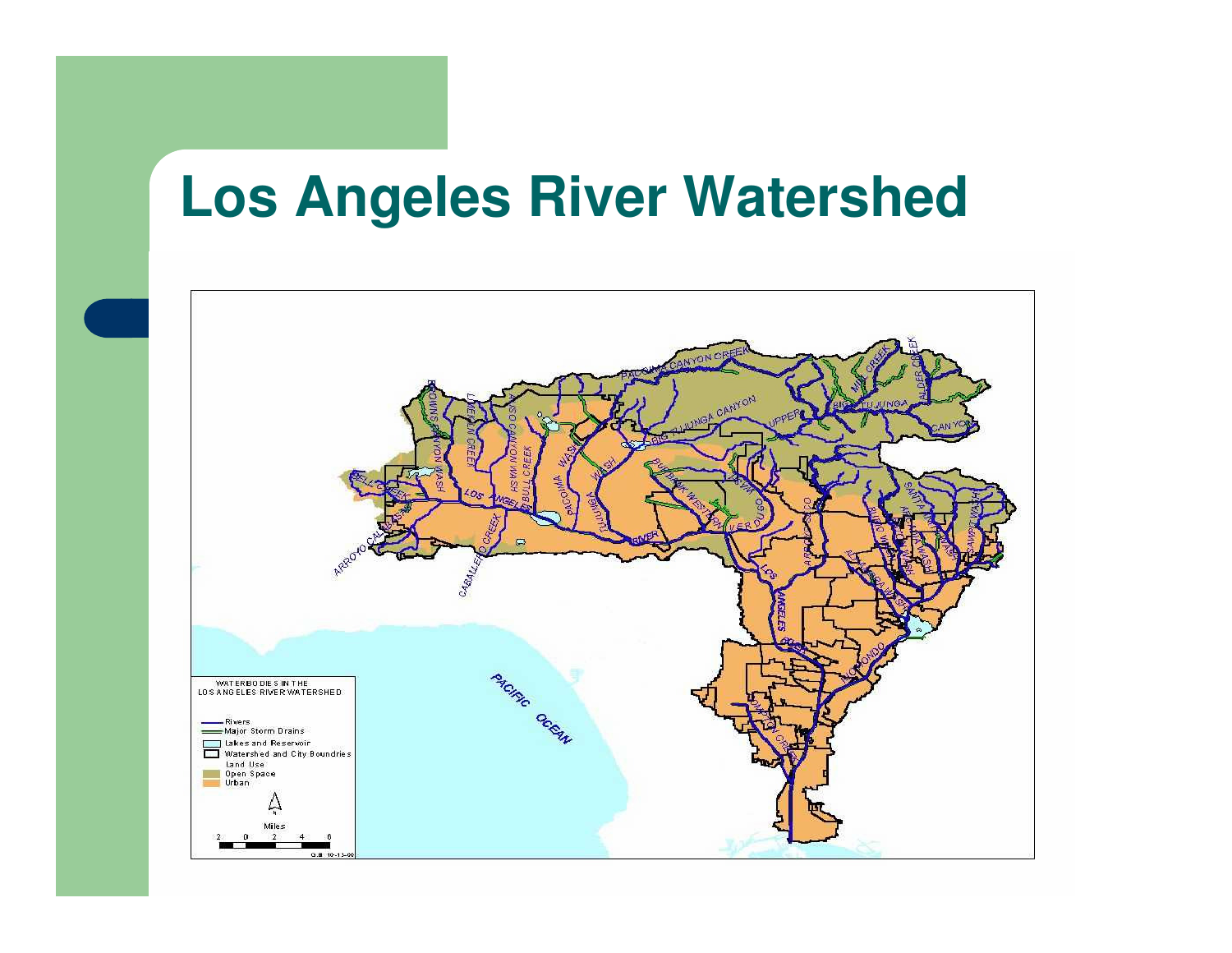### **LA River Watershed Trash TMDL -Scope**

- **Impaired Reaches** 
	- Los Angeles River (Reaches 1, 2, 3, 4 & 5)
	- Los Angeles River Estuary
	- Los Angeles River Tributaries
	- Peck Road Lake, Echo Park Lake & Lincoln Park Lake
- 609 square miles
- 44 Responsible Jurisdictions
	- County of Los Angeles
	- 42 Cities
	- California Department of Transportation (Caltrans)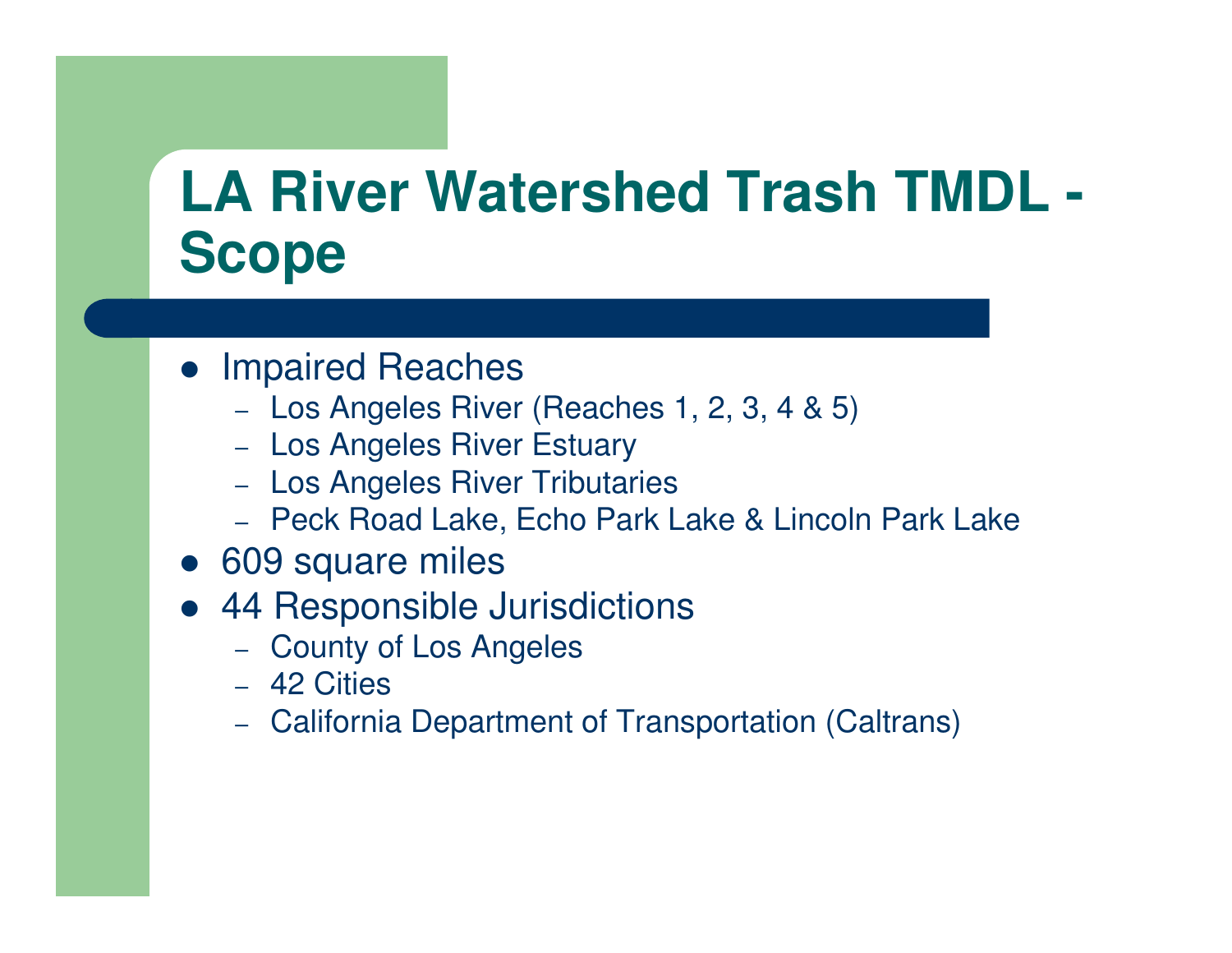### **Sources of Trash**

• Storm drain discharges primary source of trash in Los Angeles River

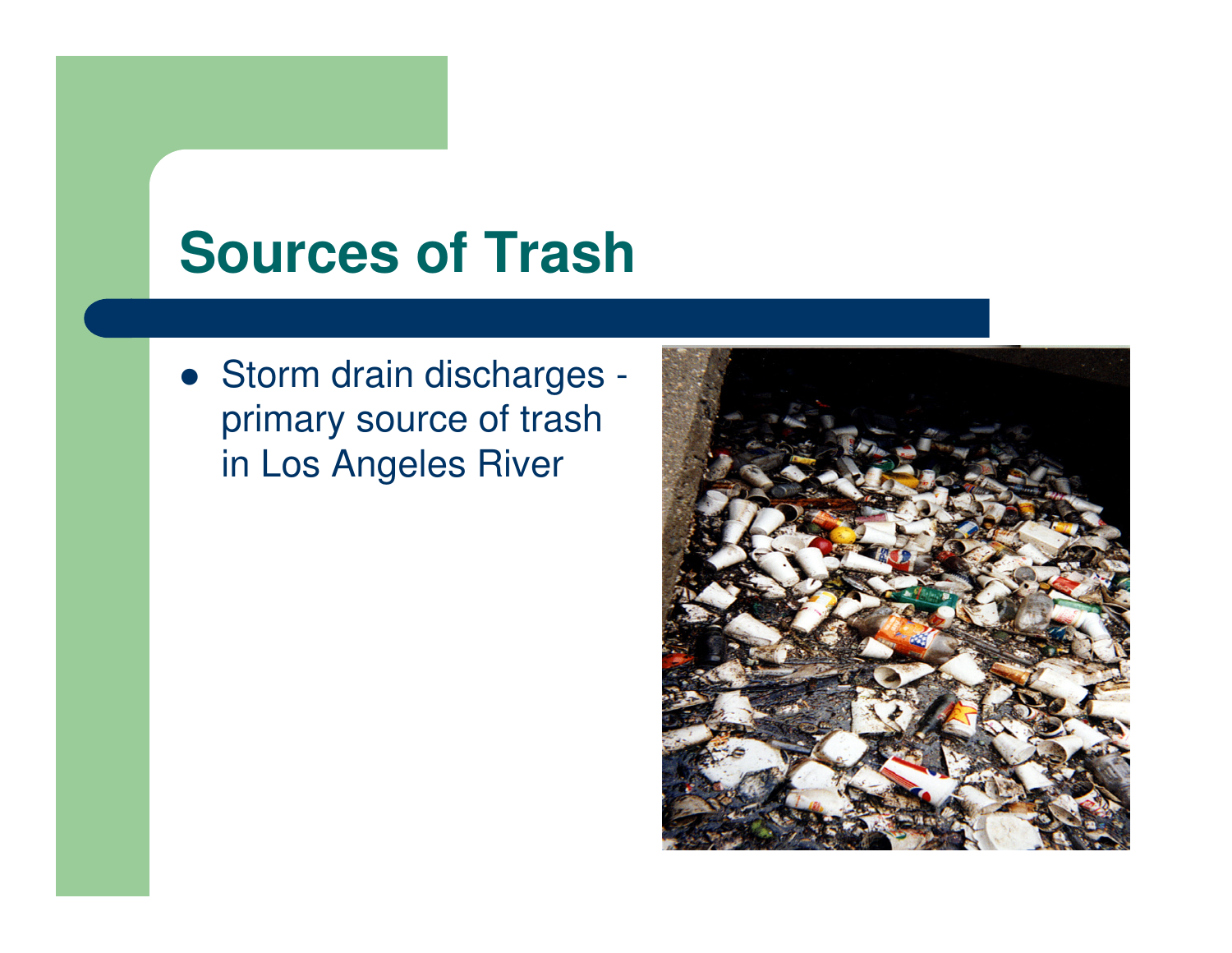## **Water Quality Objectives**

#### Floating Material

 "Waters shall not contain floating materials including solids, liquids, foams, and scum in concentrations that cause nuisance or adversely affect beneficial use."

#### Solid, Suspended, or Settleable Materials

 "Waters shall not contain suspended or settleable material in concentrations that cause nuisance or adversely affect beneficial uses."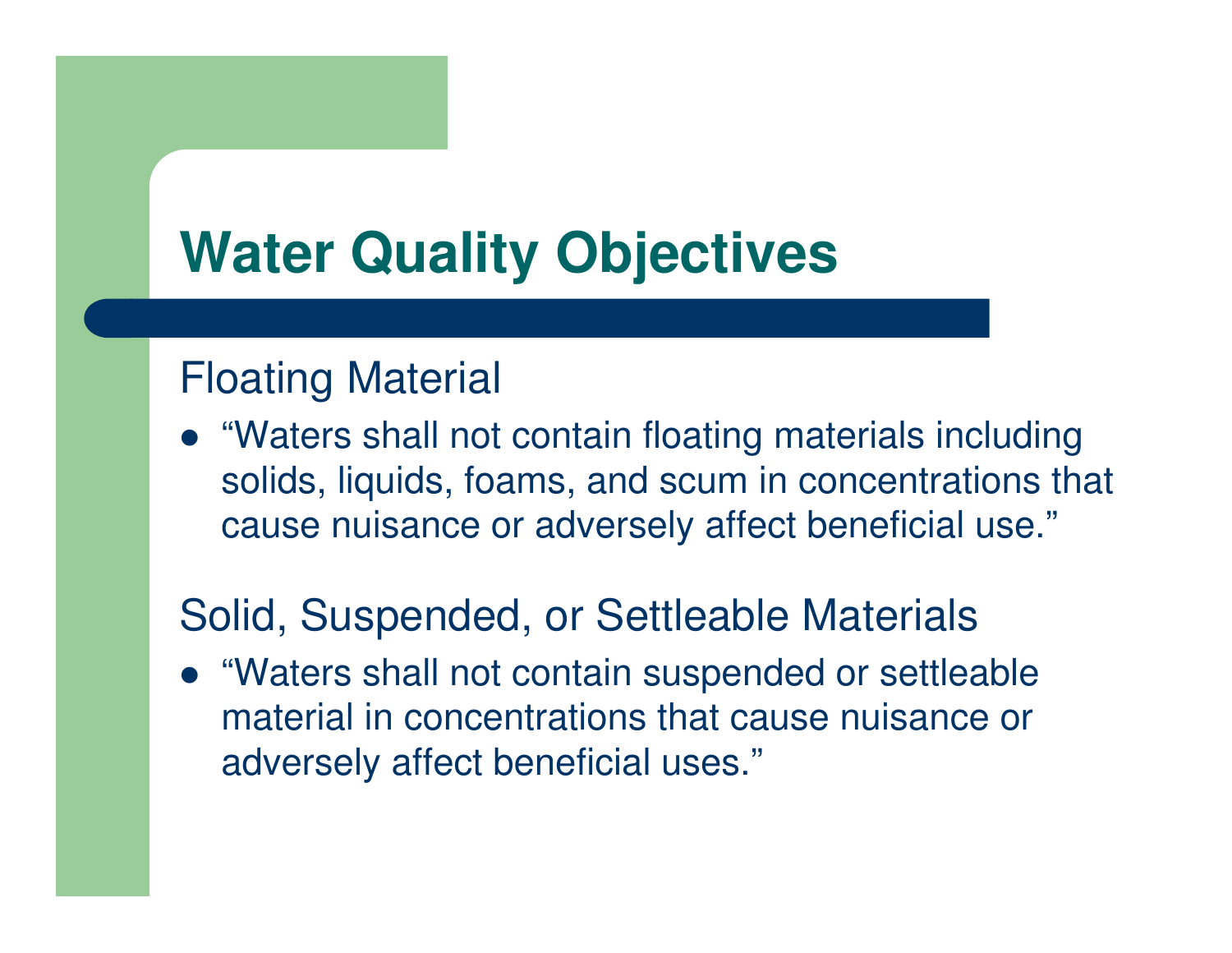## **Waste Load Allocation (WLA)**

● Baseline WLA =

Summation of: Land use area x trash generated (by land use)

• Interim WLAs =

% reductions of the Baseline WLA

• Final WLA = Numeric Target =  $0$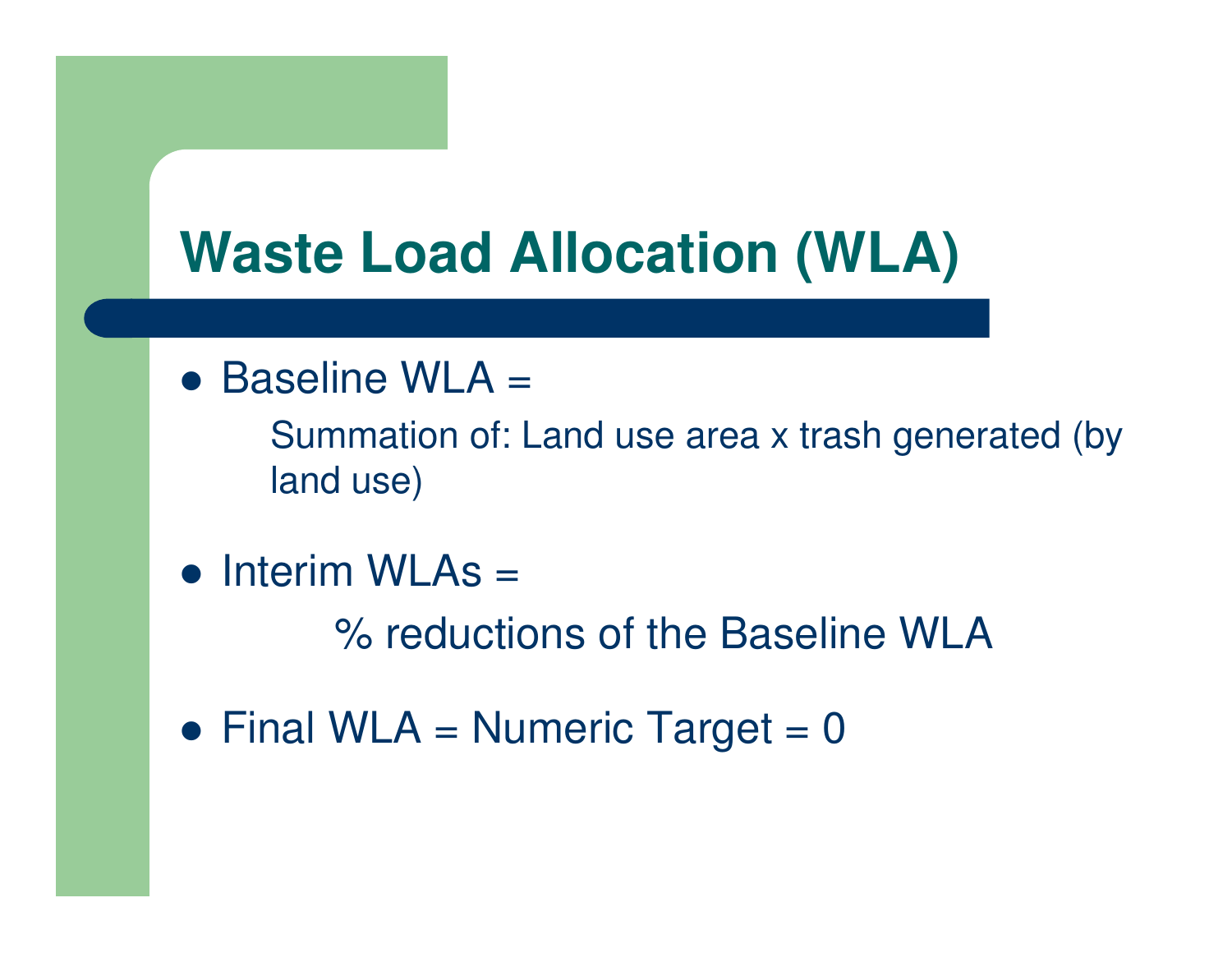### **Applicable WLAs & Compliance Dates**

| <b>Date</b>  | <b>WLA</b>          | <b>Compliance Point</b> |
|--------------|---------------------|-------------------------|
| Sep 30, 2010 | 40% of Baseline WLA | 50% of the baseline     |
|              |                     | (re-opener)             |
| Sep 30, 2011 | 30% of Baseline WLA | 40% of Baseline         |
| Sep 30, 2012 | 20% of Baseline WLA | 30% of Baseline         |
| Sep 30, 2013 | 10% of Baseline WLA | 20% of Baseline         |
| Sep 30, 2014 | 0% of Baseline WLA  | 10% of Baseline         |
| Sep 30, 2015 | 0% of Baseline WLA  | 3.3% of Baseline        |
| Sep 30, 2016 | 0% of Baseline WLA  | 0% of Baseline          |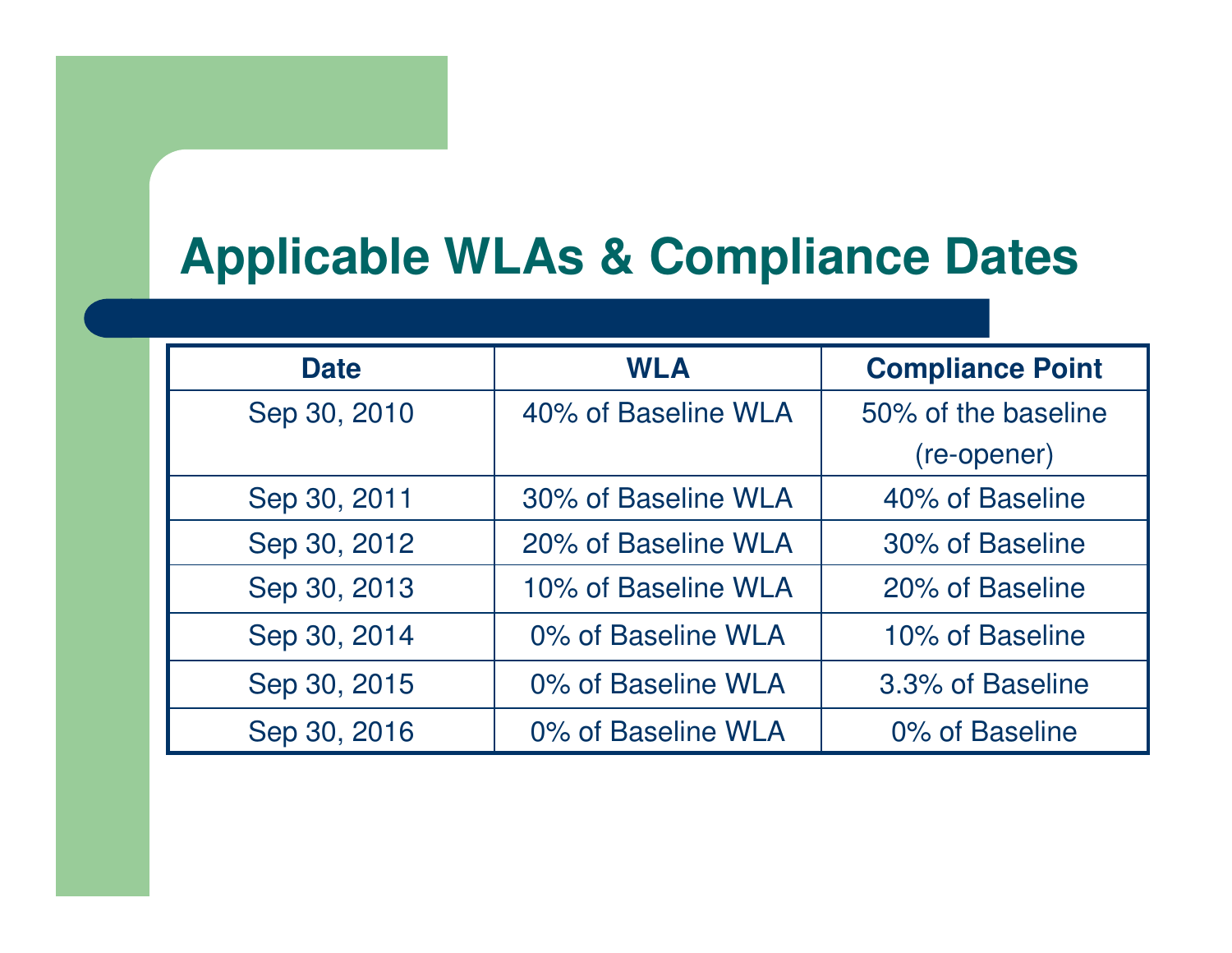# **WLA Compliance Strategies**

- Full capture systems
	- Installation results in full compliance for drainage area (subject to proper operation and maintenance).
- Partial capture systems
	- Compliance determined by annual calculation of trash discharges
- **•** Institutional controls
	- Also requires annual determination of trash discharges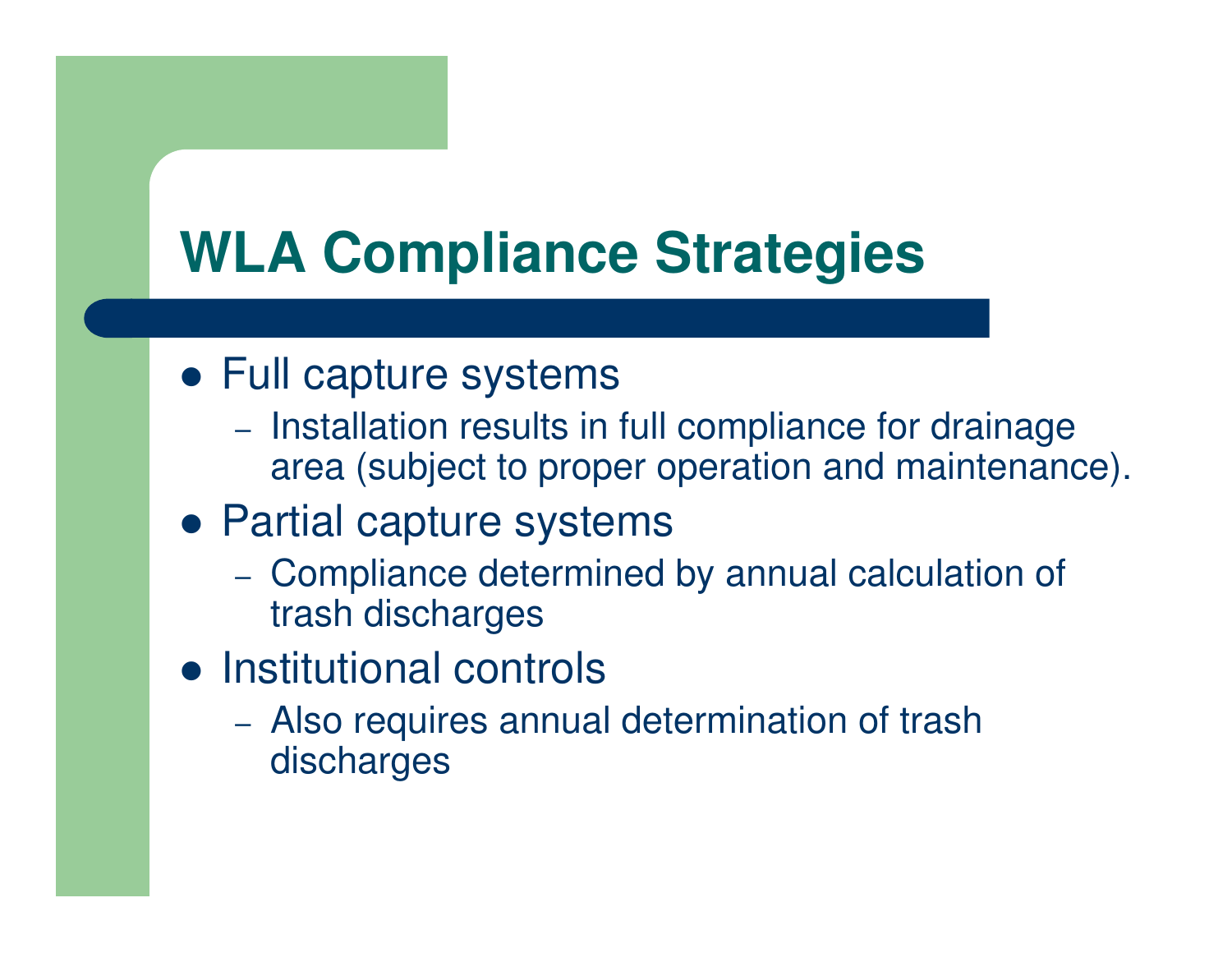### **Trash TMDL Implementation Mechanism**

**• Per the Los Angeles River Watershed Trash TMDL:** 

"This TMDL will be implemented through stormwater permits and via the authority vested in the Executive Officer by section 13267 of the Porter-Cologne Water Quality Control Act: (Water Code section 13000 et seq.)."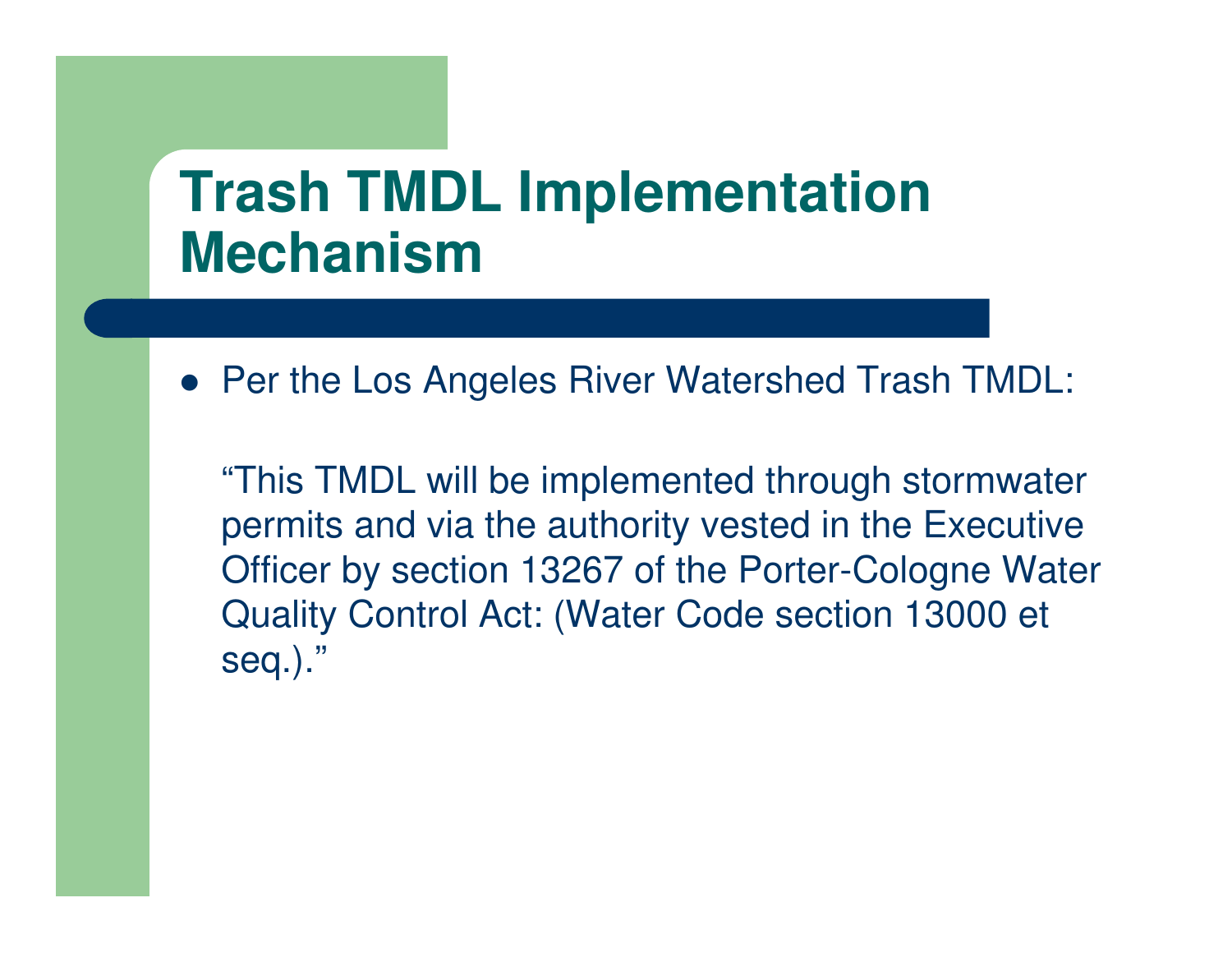## **Legal and Regulatory Basis**

- $\bullet$  40 CFR 122.44(d)(1)(vii) The Permitting Authority shall ensure that:
	- (A) The level of water quality to be achieved by limits on point sources established under this paragraph is derived from, and complies with all applicable water quality standards; and
	- (B) Effluent limits developed to protect a narrative water quality criterion, a numeric water quality criterion, or both, are consistent with the assumptions and requirements of any available waste load allocation for the discharge prepared by the State and approved by EPA pursuant to 40 CFR 130.7.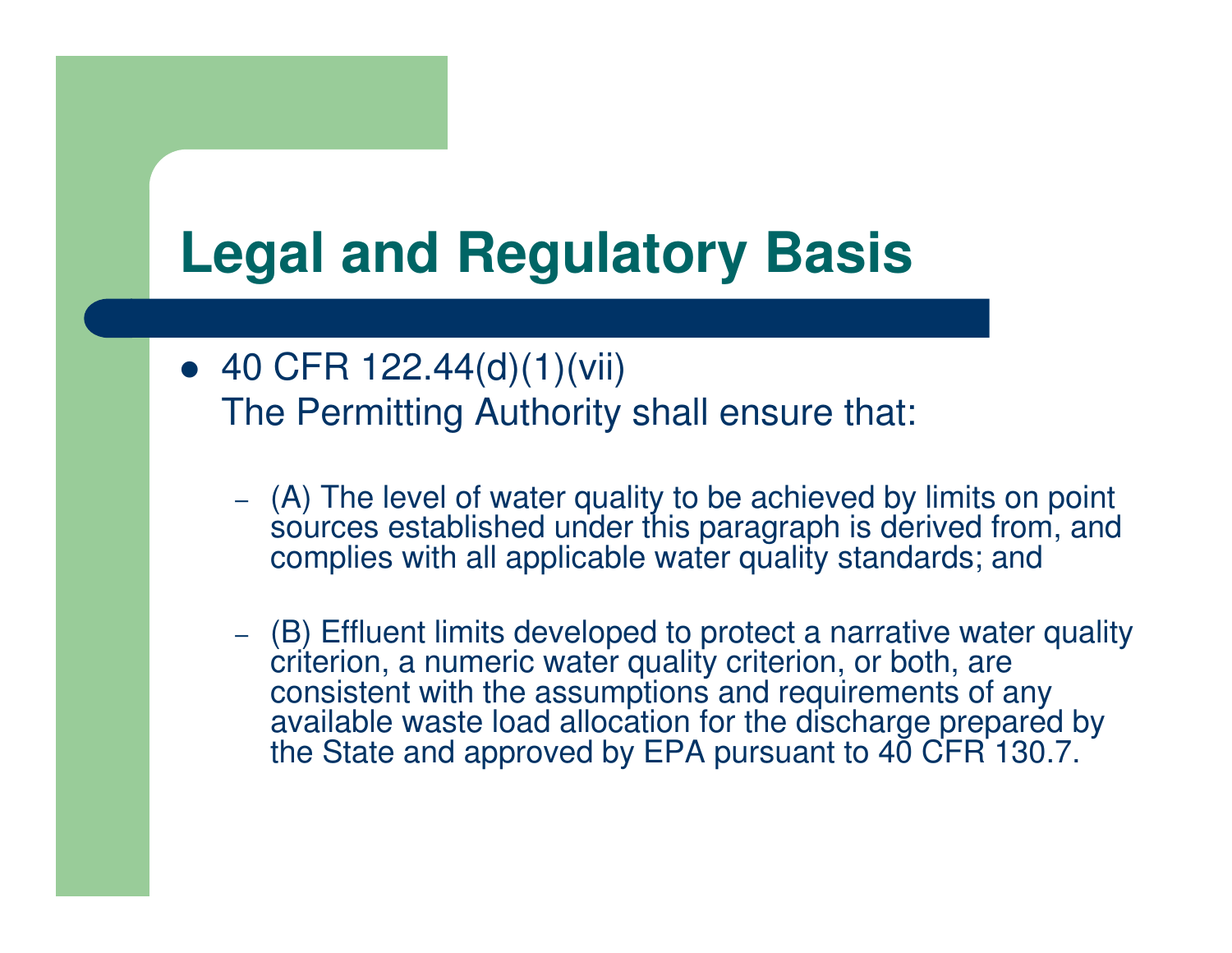## **Proposed Amendments**

- New section created and added to current LA MS4 Permit
	- –- Part 7. TMDL Provisions
		- LA River Trash TMDL WLAs and Compliance Points
		- **Full Capture Certification Process**
		- Compliance Monitoring (Daily Generation Rate [DGR]) **Calculation**
		- New Definitions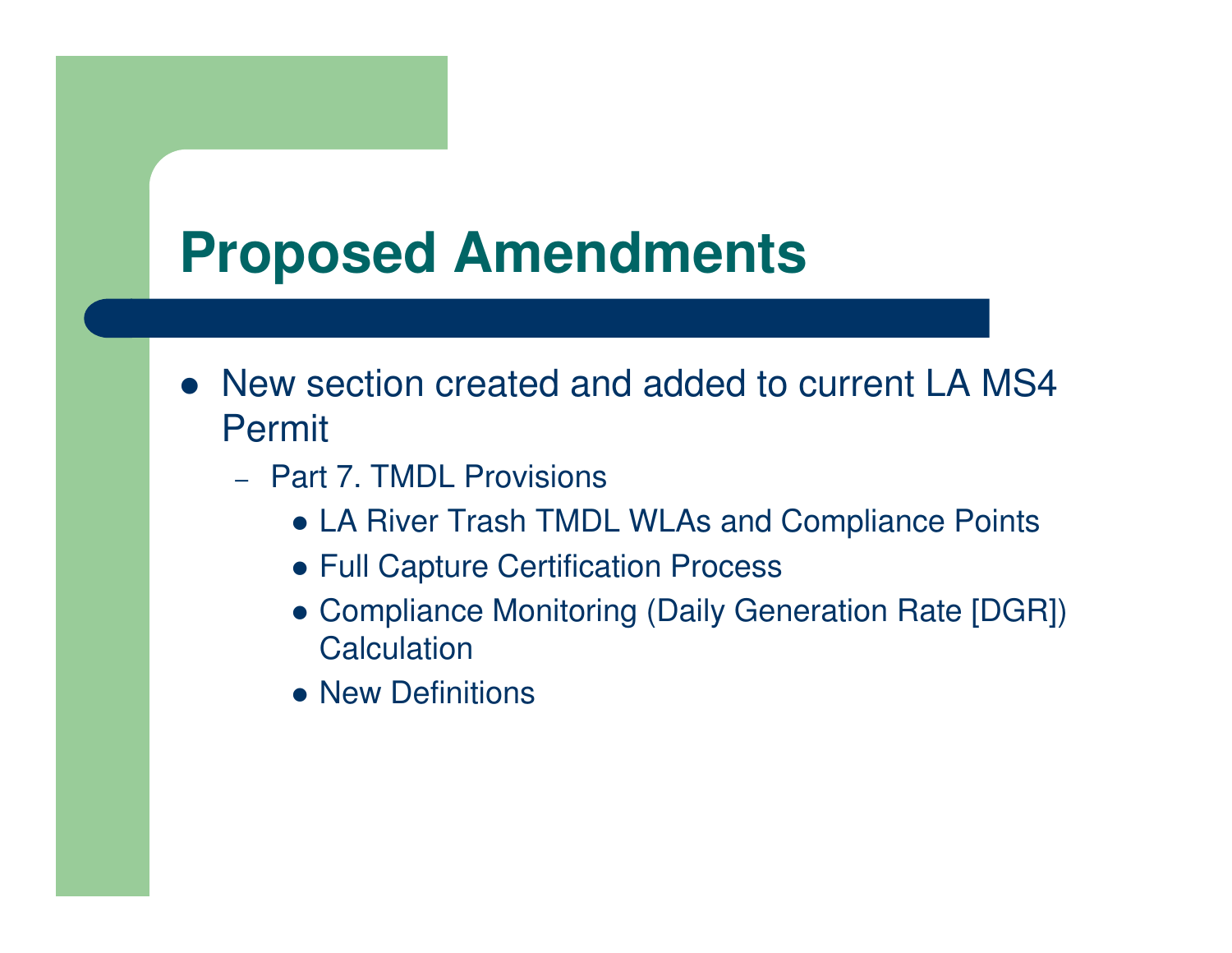## **Next Steps**

- Comments on Workshop (August 12, 2009)
	- Submit comment *to attention of Ivar Ridgeway* Subriil comment - *to attention or ivar Hidgeway* -<br>via e-mail or regular mail
- Public Notice Draft Permit (Aug/Sept 2009)
- Comment Period 45 days
- Board Hearing (Fall 2009)